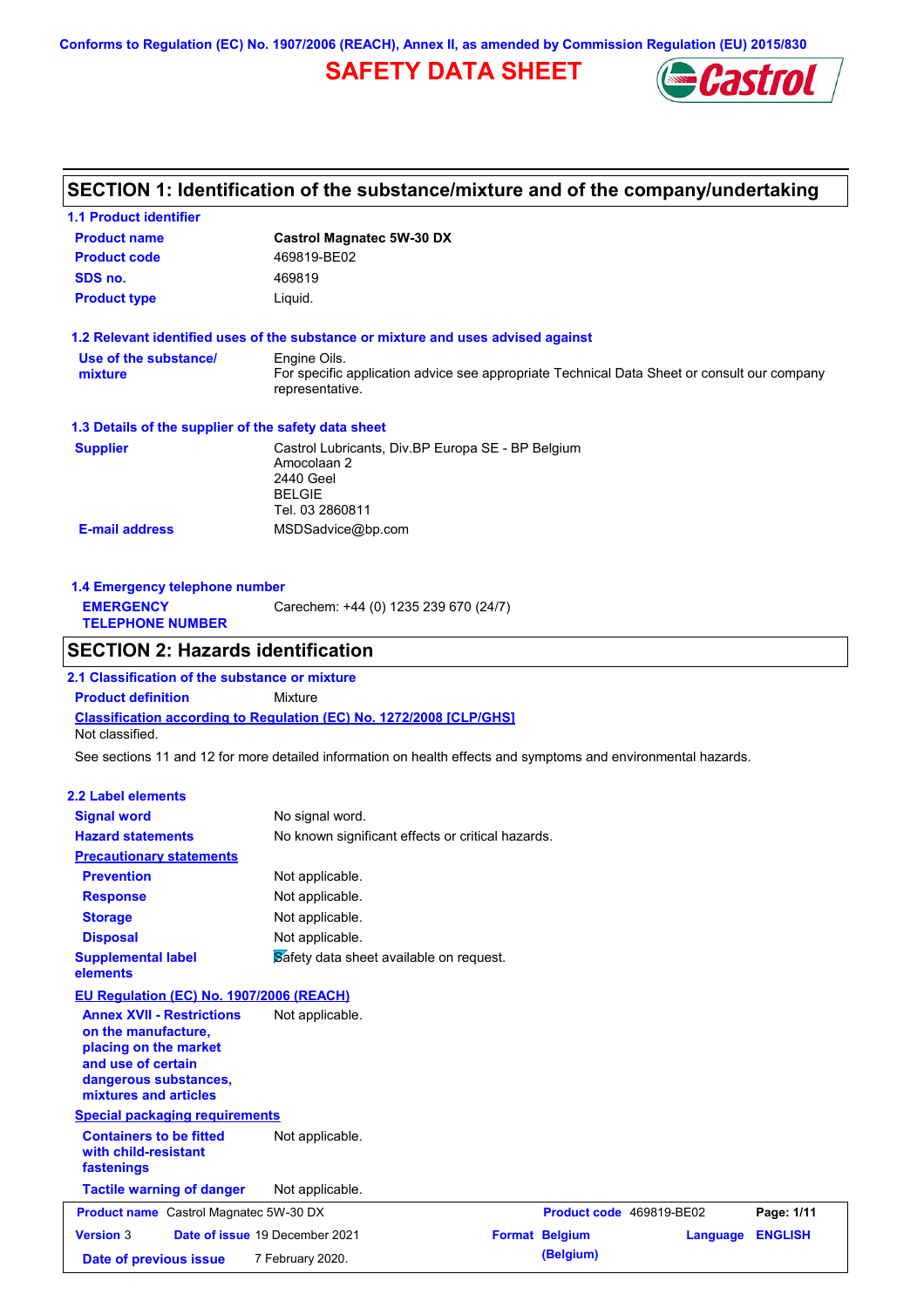### **SECTION 2: Hazards identification**

| 2.3 Other hazards                                                                                                        |                                                                                                                                                                                                                          |
|--------------------------------------------------------------------------------------------------------------------------|--------------------------------------------------------------------------------------------------------------------------------------------------------------------------------------------------------------------------|
| <b>Results of PBT and vPvB</b><br>assessment                                                                             | Product does not meet the criteria for PBT or vPvB according to Regulation (EC) No. 1907/2006,<br>Annex XIII.                                                                                                            |
| <b>Product meets the criteria</b><br>for PBT or vPvB according<br>to Regulation (EC) No.<br><b>1907/2006, Annex XIII</b> | This mixture does not contain any substances that are assessed to be a PBT or a vPvB.                                                                                                                                    |
| Other hazards which do<br>not result in classification                                                                   | Defatting to the skin.<br>USED ENGINE OILS<br>Used engine oil may contain hazardous components which have the potential to cause skin<br>cancer.<br>See Toxicological Information, section 11 of this Safety Data Sheet. |

### **SECTION 3: Composition/information on ingredients**

Mixture

#### **3.2 Mixtures**

**Product definition**

Highly refined base oil (IP 346 DMSO extract < 3%). Proprietary performance additives.

| <b>Product/ingredient</b><br>name                             | <b>Identifiers</b>                                                                     | $\%$        | <b>Regulation (EC) No.</b><br>1272/2008 [CLP] | <b>Type</b> |
|---------------------------------------------------------------|----------------------------------------------------------------------------------------|-------------|-----------------------------------------------|-------------|
| Distillates (petroleum), hydrotreated<br>heavy paraffinic     | REACH #: 01-2119484627-25<br>$EC: 265-157-1$<br>CAS: 64742-54-7<br>Index: 649-467-00-8 | $≥50 - ≤75$ | Asp. Tox. 1, H304                             | [1] [2]     |
| Distillates (petroleum), hydrotreated<br>heavy paraffinic     | REACH #: 01-2119484627-25<br>EC: $265-157-1$<br>CAS: 64742-54-7<br>Index: 649-467-00-8 | $≥10 - ≤25$ | Not classified.                               | $[2]$       |
| Distillates (petroleum), solvent-<br>dewaxed heavy paraffinic | $EC: 265-169-7$<br>CAS: 64742-65-0<br>Index: 649-474-00-6                              | ≥10 - ≤25   | Not classified.                               | $[2]$       |

**See Section 16 for the full text of the H statements declared above.**

#### **Type**

[1] Substance classified with a health or environmental hazard

[2] Substance with a workplace exposure limit

- [3] Substance meets the criteria for PBT according to Regulation (EC) No. 1907/2006, Annex XIII
- [4] Substance meets the criteria for vPvB according to Regulation (EC) No. 1907/2006, Annex XIII

[5] Substance of equivalent concern

[6] Additional disclosure due to company policy

Occupational exposure limits, if available, are listed in Section 8.

### **SECTION 4: First aid measures**

#### **4.1 Description of first aid measures**

| Eye contact                       | In case of contact, immediately flush eyes with plenty of water for at least 15 minutes. Eyelids<br>should be held away from the eyeball to ensure thorough rinsing. Check for and remove any<br>contact lenses. Get medical attention. |
|-----------------------------------|-----------------------------------------------------------------------------------------------------------------------------------------------------------------------------------------------------------------------------------------|
| <b>Skin contact</b>               | Wash skin thoroughly with soap and water or use recognised skin cleanser. Remove<br>contaminated clothing and shoes. Wash clothing before reuse. Clean shoes thoroughly before<br>reuse. Get medical attention if irritation develops.  |
| <b>Inhalation</b>                 | <b>If</b> inhaled, remove to fresh air. Get medical attention if symptoms occur.                                                                                                                                                        |
| <b>Ingestion</b>                  | Do not induce vomiting unless directed to do so by medical personnel. Get medical attention if<br>symptoms occur.                                                                                                                       |
| <b>Protection of first-aiders</b> | No action shall be taken involving any personal risk or without suitable training.                                                                                                                                                      |

#### **4.2 Most important symptoms and effects, both acute and delayed**

See Section 11 for more detailed information on health effects and symptoms.

| <b>Potential acute health effects</b> |                                                        |
|---------------------------------------|--------------------------------------------------------|
| <b>Inhalation</b>                     | Vapour inhalation under ambient conditions is not norm |

**Date of previous issue** 7 February 2020.

| <b>Inhalation</b> | pressure.                                     | Vapour inhalation under ambient conditions is not normally a problem due to low vapour |                          |                         |            |  |  |
|-------------------|-----------------------------------------------|----------------------------------------------------------------------------------------|--------------------------|-------------------------|------------|--|--|
| <b>Ingestion</b>  |                                               | No known significant effects or critical hazards.                                      |                          |                         |            |  |  |
|                   | <b>Product name</b> Castrol Magnatec 5W-30 DX |                                                                                        | Product code 469819-BE02 |                         | Page: 2/11 |  |  |
| <b>Version 3</b>  | Date of issue 19 December 2021                |                                                                                        | <b>Format Belgium</b>    | <b>Language ENGLISH</b> |            |  |  |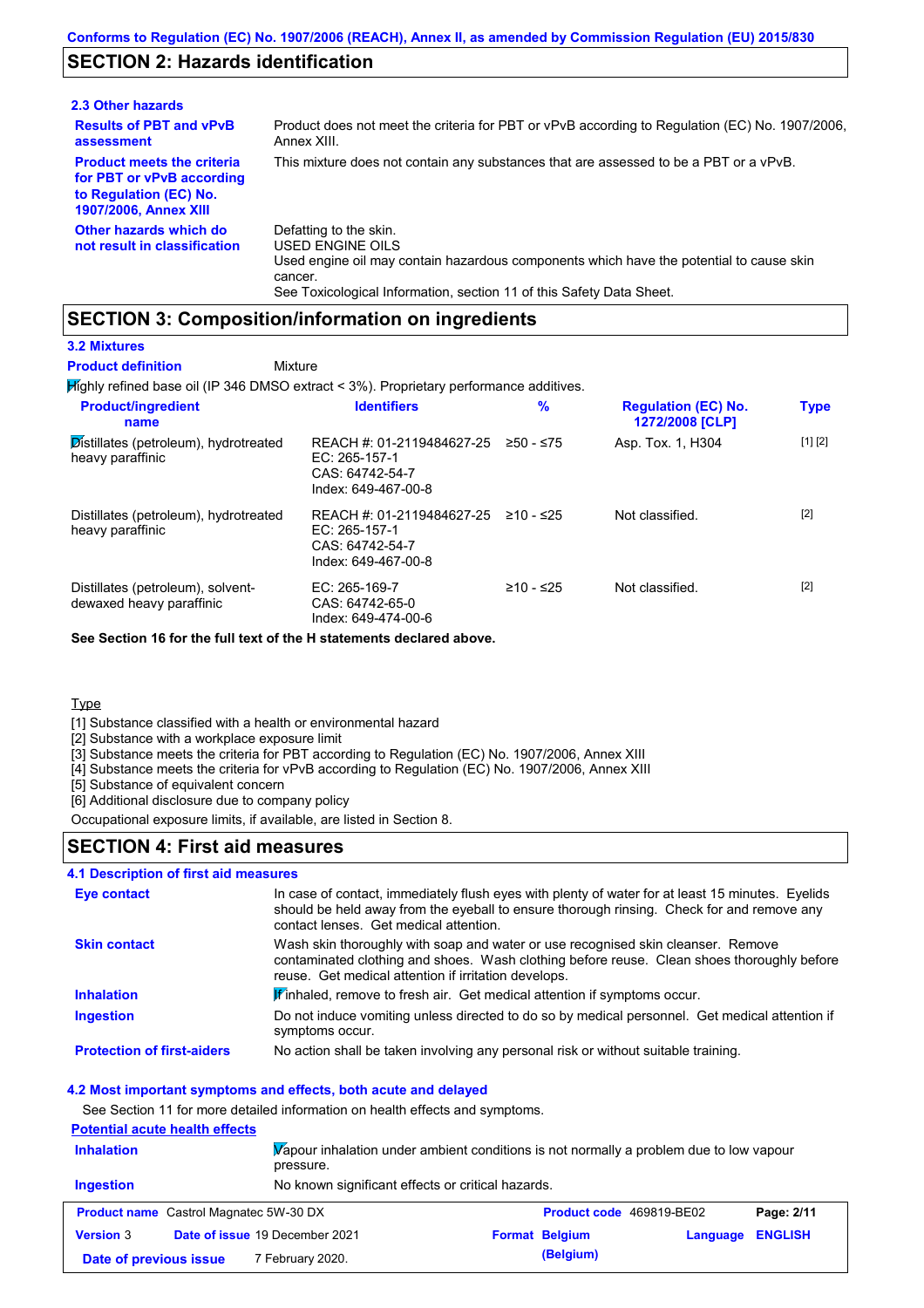|                                                           | Conforms to Regulation (EC) No. 1907/2006 (REACH), Annex II, as amended by Commission Regulation (EU) 2015/830                                                                                                                                                                                                                                                    |
|-----------------------------------------------------------|-------------------------------------------------------------------------------------------------------------------------------------------------------------------------------------------------------------------------------------------------------------------------------------------------------------------------------------------------------------------|
| <b>SECTION 4: First aid measures</b>                      |                                                                                                                                                                                                                                                                                                                                                                   |
| <b>Skin contact</b>                                       | Defatting to the skin. May cause skin dryness and irritation.                                                                                                                                                                                                                                                                                                     |
| <b>Eye contact</b>                                        | No known significant effects or critical hazards.                                                                                                                                                                                                                                                                                                                 |
|                                                           | Delayed and immediate effects as well as chronic effects from short and long-term exposure                                                                                                                                                                                                                                                                        |
| <b>Inhalation</b>                                         | Overexposure to the inhalation of airborne droplets or aerosols may cause irritation of the<br>respiratory tract.                                                                                                                                                                                                                                                 |
| <b>Ingestion</b>                                          | Ingestion of large quantities may cause nausea and diarrhoea.                                                                                                                                                                                                                                                                                                     |
| <b>Skin contact</b>                                       | Prolonged or repeated contact can defat the skin and lead to irritation and/or dermatitis.                                                                                                                                                                                                                                                                        |
| <b>Eye contact</b>                                        | Potential risk of transient stinging or redness if accidental eye contact occurs.                                                                                                                                                                                                                                                                                 |
|                                                           | 4.3 Indication of any immediate medical attention and special treatment needed                                                                                                                                                                                                                                                                                    |
| <b>Notes to physician</b>                                 | Treatment should in general be symptomatic and directed to relieving any effects.                                                                                                                                                                                                                                                                                 |
| <b>SECTION 5: Firefighting measures</b>                   |                                                                                                                                                                                                                                                                                                                                                                   |
| 5.1 Extinguishing media                                   |                                                                                                                                                                                                                                                                                                                                                                   |
| <b>Suitable extinguishing</b><br>media                    | In case of fire, use foam, dry chemical or carbon dioxide extinguisher or spray.                                                                                                                                                                                                                                                                                  |
| <b>Unsuitable extinguishing</b><br>media                  | Do not use water jet. The use of a water jet may cause the fire to spread by splashing the<br>burning product.                                                                                                                                                                                                                                                    |
| 5.2 Special hazards arising from the substance or mixture |                                                                                                                                                                                                                                                                                                                                                                   |
| <b>Hazards from the</b><br>substance or mixture           | In a fire or if heated, a pressure increase will occur and the container may burst.                                                                                                                                                                                                                                                                               |
| <b>Hazardous combustion</b><br>products                   | Combustion products may include the following:<br>carbon oxides (CO, CO2) (carbon monoxide, carbon dioxide)                                                                                                                                                                                                                                                       |
| <b>5.3 Advice for firefighters</b>                        |                                                                                                                                                                                                                                                                                                                                                                   |
| <b>Special precautions for</b><br>fire-fighters           | No action shall be taken involving any personal risk or without suitable training. Promptly<br>isolate the scene by removing all persons from the vicinity of the incident if there is a fire.                                                                                                                                                                    |
| <b>Special protective</b><br>equipment for fire-fighters  | Fire-fighters should wear appropriate protective equipment and self-contained breathing<br>apparatus (SCBA) with a full face-piece operated in positive pressure mode. Clothing for fire-<br>fighters (including helmets, protective boots and gloves) conforming to European standard EN<br>469 will provide a basic level of protection for chemical incidents. |

|                                                  | 6.1 Personal precautions, protective equipment and emergency procedures                                                                                                                                                                                                                                                                                                                                                                                                                                                                                 |  |                          |          |                |
|--------------------------------------------------|---------------------------------------------------------------------------------------------------------------------------------------------------------------------------------------------------------------------------------------------------------------------------------------------------------------------------------------------------------------------------------------------------------------------------------------------------------------------------------------------------------------------------------------------------------|--|--------------------------|----------|----------------|
| For non-emergency<br>personnel                   | No action shall be taken involving any personal risk or without suitable training. Evacuate<br>surrounding areas. Keep unnecessary and unprotected personnel from entering. Do not touch<br>or walk through spilt material. Floors may be slippery; use care to avoid falling. Put on<br>appropriate personal protective equipment.<br>If specialised clothing is required to deal with the spillage, take note of any information in<br>Section 8 on suitable and unsuitable materials. See also the information in "For non-<br>emergency personnel". |  |                          |          |                |
| For emergency responders                         |                                                                                                                                                                                                                                                                                                                                                                                                                                                                                                                                                         |  |                          |          |                |
| <b>6.2 Environmental</b><br>precautions          | Avoid dispersal of spilt material and runoff and contact with soil, waterways, drains and sewers.<br>Inform the relevant authorities if the product has caused environmental pollution (sewers,<br>waterways, soil or air).                                                                                                                                                                                                                                                                                                                             |  |                          |          |                |
|                                                  | 6.3 Methods and material for containment and cleaning up                                                                                                                                                                                                                                                                                                                                                                                                                                                                                                |  |                          |          |                |
| <b>Small spill</b>                               | Stop leak if without risk. Move containers from spill area. Absorb with an inert material and<br>place in an appropriate waste disposal container. Dispose of via a licensed waste disposal                                                                                                                                                                                                                                                                                                                                                             |  |                          |          |                |
| <b>Large spill</b>                               | Stop leak if without risk. Move containers from spill area. Prevent entry into sewers, water<br>courses, basements or confined areas. Contain and collect spillage with non-combustible,<br>absorbent material e.g. sand, earth, vermiculite or diatomaceous earth and place in container<br>for disposal according to local regulations. Dispose of via a licensed waste disposal contractor.                                                                                                                                                          |  |                          |          |                |
| <b>6.4 Reference to other</b><br><b>sections</b> | See Section 1 for emergency contact information.<br>See Section 5 for firefighting measures.<br>See Section 8 for information on appropriate personal protective equipment.<br>See Section 12 for environmental precautions.<br>See Section 13 for additional waste treatment information.                                                                                                                                                                                                                                                              |  |                          |          |                |
| <b>Product name</b> Castrol Magnatec 5W-30 DX    |                                                                                                                                                                                                                                                                                                                                                                                                                                                                                                                                                         |  | Product code 469819-BE02 |          | Page: 3/11     |
| <b>Version 3</b>                                 | Date of issue 19 December 2021                                                                                                                                                                                                                                                                                                                                                                                                                                                                                                                          |  | <b>Format Belgium</b>    | Language | <b>ENGLISH</b> |
| Date of previous issue                           | 7 February 2020.                                                                                                                                                                                                                                                                                                                                                                                                                                                                                                                                        |  | (Belgium)                |          |                |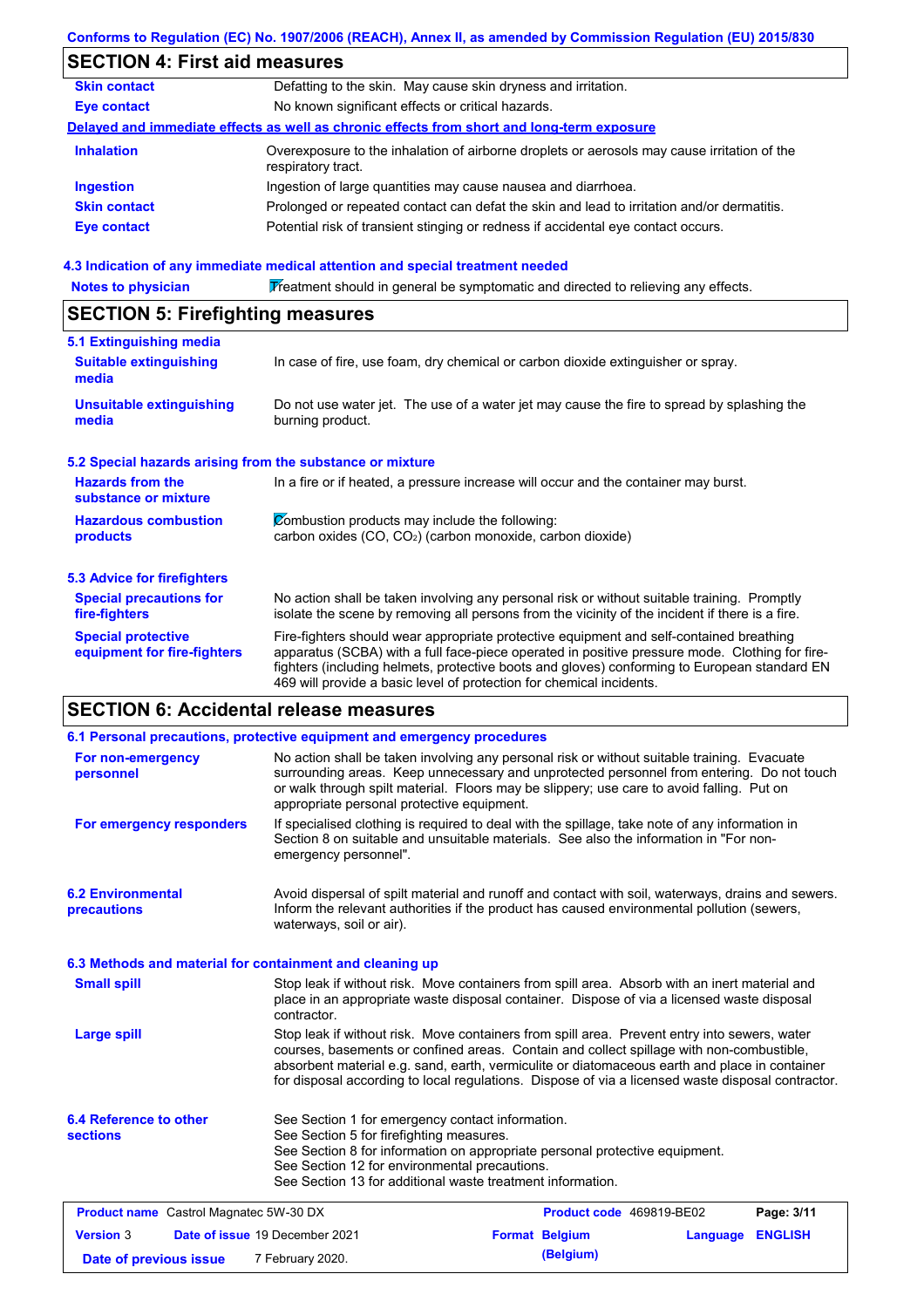# **SECTION 7: Handling and storage**

| 7.1 Precautions for safe handling                                                                                                                                                                                                                                                                                                                                                                                                                                                                                                                                                |                                                                                                                                                                                                                                                                                                                                                                                                                                                                                                                                                                                                                                                                                                                                                                                                                                                            |  |  |  |  |  |  |
|----------------------------------------------------------------------------------------------------------------------------------------------------------------------------------------------------------------------------------------------------------------------------------------------------------------------------------------------------------------------------------------------------------------------------------------------------------------------------------------------------------------------------------------------------------------------------------|------------------------------------------------------------------------------------------------------------------------------------------------------------------------------------------------------------------------------------------------------------------------------------------------------------------------------------------------------------------------------------------------------------------------------------------------------------------------------------------------------------------------------------------------------------------------------------------------------------------------------------------------------------------------------------------------------------------------------------------------------------------------------------------------------------------------------------------------------------|--|--|--|--|--|--|
| <b>Protective measures</b>                                                                                                                                                                                                                                                                                                                                                                                                                                                                                                                                                       | Put on appropriate personal protective equipment.                                                                                                                                                                                                                                                                                                                                                                                                                                                                                                                                                                                                                                                                                                                                                                                                          |  |  |  |  |  |  |
| <b>Advice on general</b><br>occupational hygiene                                                                                                                                                                                                                                                                                                                                                                                                                                                                                                                                 | Eating, drinking and smoking should be prohibited in areas where this material is handled,<br>stored and processed. Wash thoroughly after handling. Remove contaminated clothing and<br>protective equipment before entering eating areas. See also Section 8 for additional<br>information on hygiene measures.                                                                                                                                                                                                                                                                                                                                                                                                                                                                                                                                           |  |  |  |  |  |  |
| <b>7.2 Conditions for safe</b><br>Store in accordance with local regulations. Store in a dry, cool and well-ventilated area, away<br>from incompatible materials (see Section 10). Keep away from heat and direct sunlight. Keep<br>storage, including any<br>container tightly closed and sealed until ready for use. Containers that have been opened must<br><i>incompatibilities</i><br>be carefully resealed and kept upright to prevent leakage. Store and use only in equipment/<br>containers designed for use with this product. Do not store in unlabelled containers. |                                                                                                                                                                                                                                                                                                                                                                                                                                                                                                                                                                                                                                                                                                                                                                                                                                                            |  |  |  |  |  |  |
| <b>Not suitable</b>                                                                                                                                                                                                                                                                                                                                                                                                                                                                                                                                                              | Prolonged exposure to elevated temperature                                                                                                                                                                                                                                                                                                                                                                                                                                                                                                                                                                                                                                                                                                                                                                                                                 |  |  |  |  |  |  |
| 7.3 Specific end use(s)                                                                                                                                                                                                                                                                                                                                                                                                                                                                                                                                                          |                                                                                                                                                                                                                                                                                                                                                                                                                                                                                                                                                                                                                                                                                                                                                                                                                                                            |  |  |  |  |  |  |
| <b>Recommendations</b>                                                                                                                                                                                                                                                                                                                                                                                                                                                                                                                                                           | See section 1.2 and Exposure scenarios in annex, if applicable.                                                                                                                                                                                                                                                                                                                                                                                                                                                                                                                                                                                                                                                                                                                                                                                            |  |  |  |  |  |  |
|                                                                                                                                                                                                                                                                                                                                                                                                                                                                                                                                                                                  | <b>SECTION 8: Exposure controls/personal protection</b>                                                                                                                                                                                                                                                                                                                                                                                                                                                                                                                                                                                                                                                                                                                                                                                                    |  |  |  |  |  |  |
| <b>8.1 Control parameters</b>                                                                                                                                                                                                                                                                                                                                                                                                                                                                                                                                                    |                                                                                                                                                                                                                                                                                                                                                                                                                                                                                                                                                                                                                                                                                                                                                                                                                                                            |  |  |  |  |  |  |
| <b>Occupational exposure limits</b>                                                                                                                                                                                                                                                                                                                                                                                                                                                                                                                                              | No exposure limit value known.                                                                                                                                                                                                                                                                                                                                                                                                                                                                                                                                                                                                                                                                                                                                                                                                                             |  |  |  |  |  |  |
| <b>Product/ingredient name</b>                                                                                                                                                                                                                                                                                                                                                                                                                                                                                                                                                   | <b>Exposure limit values</b>                                                                                                                                                                                                                                                                                                                                                                                                                                                                                                                                                                                                                                                                                                                                                                                                                               |  |  |  |  |  |  |
|                                                                                                                                                                                                                                                                                                                                                                                                                                                                                                                                                                                  | Distillates (petroleum), hydrotreated heavy paraffinic Limit values (Belgium).<br>TWA: 5 mg/m <sup>3</sup> 8 hours. Issued/Revised: 10/2002 Form: Mist<br>STEL: 10 mg/m <sup>3</sup> 15 minutes. Issued/Revised: 10/2002 Form: Mist                                                                                                                                                                                                                                                                                                                                                                                                                                                                                                                                                                                                                        |  |  |  |  |  |  |
|                                                                                                                                                                                                                                                                                                                                                                                                                                                                                                                                                                                  | Distillates (petroleum), hydrotreated heavy paraffinic Limit values (Belgium).<br>TWA: 5 mg/m <sup>3</sup> 8 hours. Issued/Revised: 10/2002 Form: Mist<br>STEL: 10 mg/m <sup>3</sup> 15 minutes. Issued/Revised: 10/2002 Form: Mist                                                                                                                                                                                                                                                                                                                                                                                                                                                                                                                                                                                                                        |  |  |  |  |  |  |
| Distillates (petroleum), solvent-dewaxed heavy<br>paraffinic                                                                                                                                                                                                                                                                                                                                                                                                                                                                                                                     | Limit values (Belgium).                                                                                                                                                                                                                                                                                                                                                                                                                                                                                                                                                                                                                                                                                                                                                                                                                                    |  |  |  |  |  |  |
|                                                                                                                                                                                                                                                                                                                                                                                                                                                                                                                                                                                  | TWA: 5 mg/m <sup>3</sup> 8 hours. Issued/Revised: 10/2002 Form: Mist<br>STEL: 10 mg/m <sup>3</sup> 15 minutes. Issued/Revised: 10/2002 Form: Mist                                                                                                                                                                                                                                                                                                                                                                                                                                                                                                                                                                                                                                                                                                          |  |  |  |  |  |  |
| guidance only.                                                                                                                                                                                                                                                                                                                                                                                                                                                                                                                                                                   | Whilst specific OELs for certain components may be shown in this section, other components may be present in any mist,<br>vapour or dust produced. Therefore, the specific OELs may not be applicable to the product as a whole and are provided for                                                                                                                                                                                                                                                                                                                                                                                                                                                                                                                                                                                                       |  |  |  |  |  |  |
| <b>Recommended monitoring</b><br>procedures                                                                                                                                                                                                                                                                                                                                                                                                                                                                                                                                      | If this product contains ingredients with exposure limits, personal, workplace atmosphere or<br>biological monitoring may be required to determine the effectiveness of the ventilation or other<br>control measures and/or the necessity to use respiratory protective equipment. Reference<br>should be made to monitoring standards, such as the following: European Standard EN 689<br>(Workplace atmospheres - Guidance for the assessment of exposure by inhalation to chemical<br>agents for comparison with limit values and measurement strategy) European Standard EN<br>14042 (Workplace atmospheres - Guide for the application and use of procedures for the<br>assessment of exposure to chemical and biological agents) European Standard EN 482<br>(Workplace atmospheres - General requirements for the performance of procedures for the |  |  |  |  |  |  |

#### **Derived No Effect Level**

No DNELs/DMELs available.

#### **Predicted No Effect Concentration**

No PNECs available

### **8.2 Exposure controls**

**Appropriate engineering controls**

Provide exhaust ventilation or other engineering controls to keep the relevant airborne concentrations below their respective occupational exposure limits.

measurement of chemical agents) Reference to national guidance documents for methods for

All activities involving chemicals should be assessed for their risks to health, to ensure exposures are adequately controlled. Personal protective equipment should only be considered after other forms of control measures (e.g. engineering controls) have been suitably evaluated. Personal protective equipment should conform to appropriate standards, be suitable for use, be kept in good condition and properly maintained.

Your supplier of personal protective equipment should be consulted for advice on selection and appropriate standards. For further information contact your national organisation for standards. The final choice of protective equipment will depend upon a risk assessment. It is important to ensure that all items of personal protective equipment are compatible.

| <b>Product name</b> Castrol Magnatec 5W-30 DX |  |                                       | Product code 469819-BE02 |                       | Page: 4/11              |  |
|-----------------------------------------------|--|---------------------------------------|--------------------------|-----------------------|-------------------------|--|
| <b>Version 3</b>                              |  | <b>Date of issue 19 December 2021</b> |                          | <b>Format Belgium</b> | <b>Language ENGLISH</b> |  |
| Date of previous issue                        |  | 7 February 2020.                      |                          | (Belgium)             |                         |  |

the determination of hazardous substances will also be required.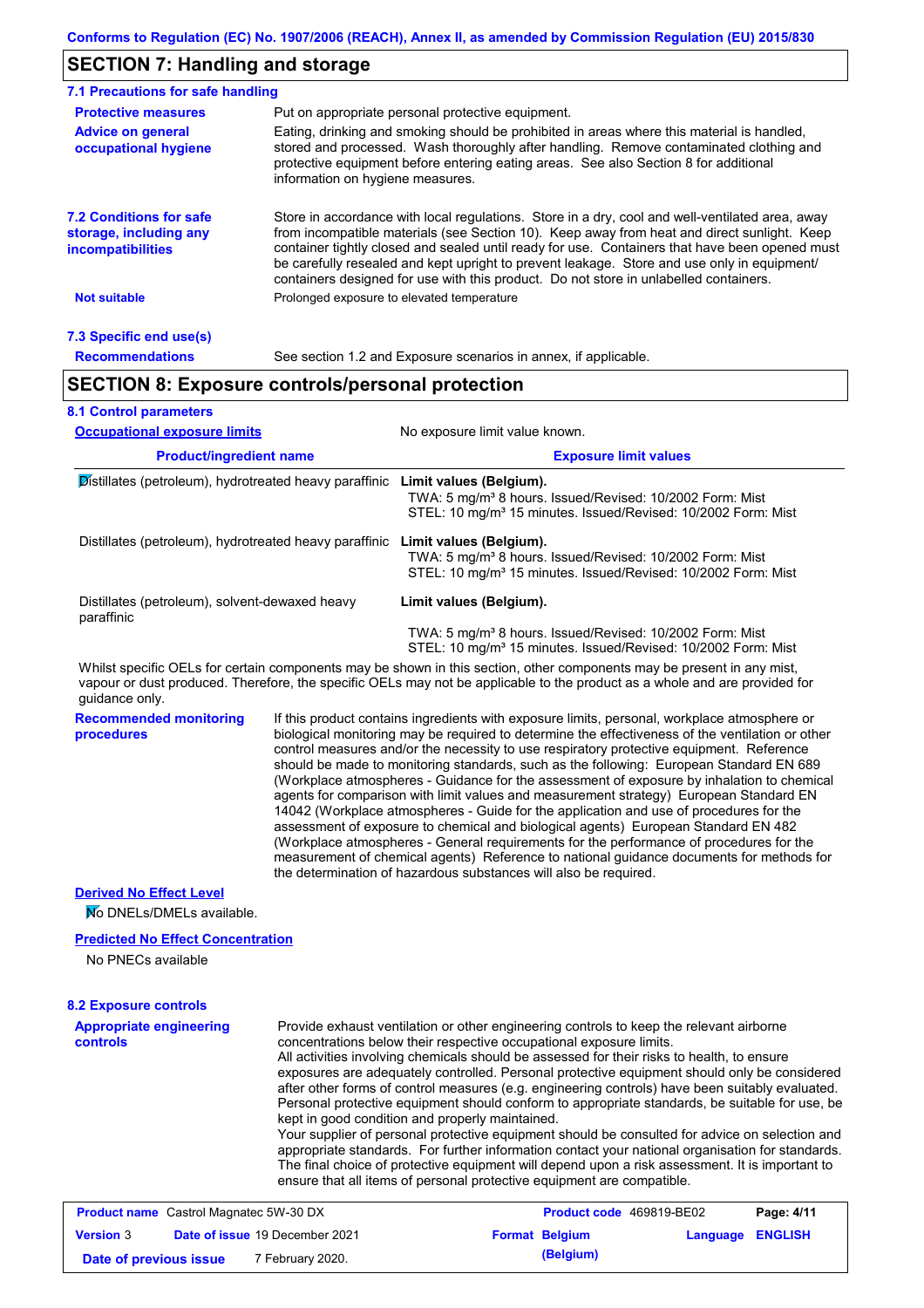# **SECTION 8: Exposure controls/personal protection**

| <b>Individual protection measures</b> |                                                                                                                                                                                                                                                                                                                                                                                                                                                                                                                                                                                                                                                   |
|---------------------------------------|---------------------------------------------------------------------------------------------------------------------------------------------------------------------------------------------------------------------------------------------------------------------------------------------------------------------------------------------------------------------------------------------------------------------------------------------------------------------------------------------------------------------------------------------------------------------------------------------------------------------------------------------------|
| <b>Hygiene measures</b>               | Wash hands, forearms and face thoroughly after handling chemical products, before eating,<br>smoking and using the lavatory and at the end of the working period. Ensure that eyewash<br>stations and safety showers are close to the workstation location.                                                                                                                                                                                                                                                                                                                                                                                       |
| <b>Respiratory protection</b>         | In case of insufficient ventilation, wear suitable respiratory equipment.<br>The correct choice of respiratory protection depends upon the chemicals being handled, the<br>conditions of work and use, and the condition of the respiratory equipment. Safety procedures<br>should be developed for each intended application. Respiratory protection equipment should<br>therefore be chosen in consultation with the supplier/manufacturer and with a full assessment<br>of the working conditions.                                                                                                                                             |
| <b>Eye/face protection</b>            | Safety glasses with side shields.                                                                                                                                                                                                                                                                                                                                                                                                                                                                                                                                                                                                                 |
| <b>Skin protection</b>                |                                                                                                                                                                                                                                                                                                                                                                                                                                                                                                                                                                                                                                                   |
| <b>Hand protection</b>                | <b>General Information:</b>                                                                                                                                                                                                                                                                                                                                                                                                                                                                                                                                                                                                                       |
|                                       | Because specific work environments and material handling practices vary, safety procedures<br>should be developed for each intended application. The correct choice of protective gloves<br>depends upon the chemicals being handled, and the conditions of work and use. Most gloves<br>provide protection for only a limited time before they must be discarded and replaced (even the<br>best chemically resistant gloves will break down after repeated chemical exposures).                                                                                                                                                                  |
|                                       | Gloves should be chosen in consultation with the supplier / manufacturer and taking account of<br>a full assessment of the working conditions.                                                                                                                                                                                                                                                                                                                                                                                                                                                                                                    |
|                                       | Recommended: Nitrile gloves.<br><b>Breakthrough time:</b>                                                                                                                                                                                                                                                                                                                                                                                                                                                                                                                                                                                         |
|                                       | Breakthrough time data are generated by glove manufacturers under laboratory test conditions<br>and represent how long a glove can be expected to provide effective permeation resistance. It<br>is important when following breakthrough time recommendations that actual workplace<br>conditions are taken into account. Always consult with your glove supplier for up-to-date<br>technical information on breakthrough times for the recommended glove type.<br>Our recommendations on the selection of gloves are as follows:                                                                                                                |
|                                       | Continuous contact:                                                                                                                                                                                                                                                                                                                                                                                                                                                                                                                                                                                                                               |
|                                       | Gloves with a minimum breakthrough time of 240 minutes, or >480 minutes if suitable gloves<br>can be obtained.<br>If suitable gloves are not available to offer that level of protection, gloves with shorter<br>breakthrough times may be acceptable as long as appropriate glove maintenance and<br>replacement regimes are determined and adhered to.                                                                                                                                                                                                                                                                                          |
|                                       | Short-term / splash protection:                                                                                                                                                                                                                                                                                                                                                                                                                                                                                                                                                                                                                   |
|                                       | Recommended breakthrough times as above.<br>It is recognised that for short-term, transient exposures, gloves with shorter breakthrough times<br>may commonly be used. Therefore, appropriate maintenance and replacement regimes must<br>be determined and rigorously followed.                                                                                                                                                                                                                                                                                                                                                                  |
|                                       | <b>Glove Thickness:</b>                                                                                                                                                                                                                                                                                                                                                                                                                                                                                                                                                                                                                           |
|                                       | For general applications, we recommend gloves with a thickness typically greater than 0.35 mm.                                                                                                                                                                                                                                                                                                                                                                                                                                                                                                                                                    |
|                                       | It should be emphasised that glove thickness is not necessarily a good predictor of glove<br>resistance to a specific chemical, as the permeation efficiency of the glove will be dependent<br>on the exact composition of the glove material. Therefore, glove selection should also be based<br>on consideration of the task requirements and knowledge of breakthrough times.<br>Glove thickness may also vary depending on the glove manufacturer, the glove type and the<br>glove model. Therefore, the manufacturers' technical data should always be taken into account<br>to ensure selection of the most appropriate glove for the task. |
|                                       | Note: Depending on the activity being conducted, gloves of varying thickness may be required<br>for specific tasks. For example:                                                                                                                                                                                                                                                                                                                                                                                                                                                                                                                  |
|                                       | • Thinner gloves (down to 0.1 mm or less) may be required where a high degree of manual<br>dexterity is needed. However, these gloves are only likely to give short duration protection and<br>would normally be just for single use applications, then disposed of.                                                                                                                                                                                                                                                                                                                                                                              |
|                                       | • Thicker gloves (up to 3 mm or more) may be required where there is a mechanical (as well<br>as a chemical) risk i.e. where there is abrasion or puncture potential.                                                                                                                                                                                                                                                                                                                                                                                                                                                                             |
|                                       |                                                                                                                                                                                                                                                                                                                                                                                                                                                                                                                                                                                                                                                   |

| <b>Product name</b> Castrol Magnatec 5W-30 DX |  |                                       | <b>Product code</b> 469819-BE02 |                       | Page: 5/11              |  |
|-----------------------------------------------|--|---------------------------------------|---------------------------------|-----------------------|-------------------------|--|
| <b>Version 3</b>                              |  | <b>Date of issue 19 December 2021</b> |                                 | <b>Format Belgium</b> | <b>Language ENGLISH</b> |  |
| Date of previous issue                        |  | <sup>7</sup> February 2020.           |                                 | (Belgium)             |                         |  |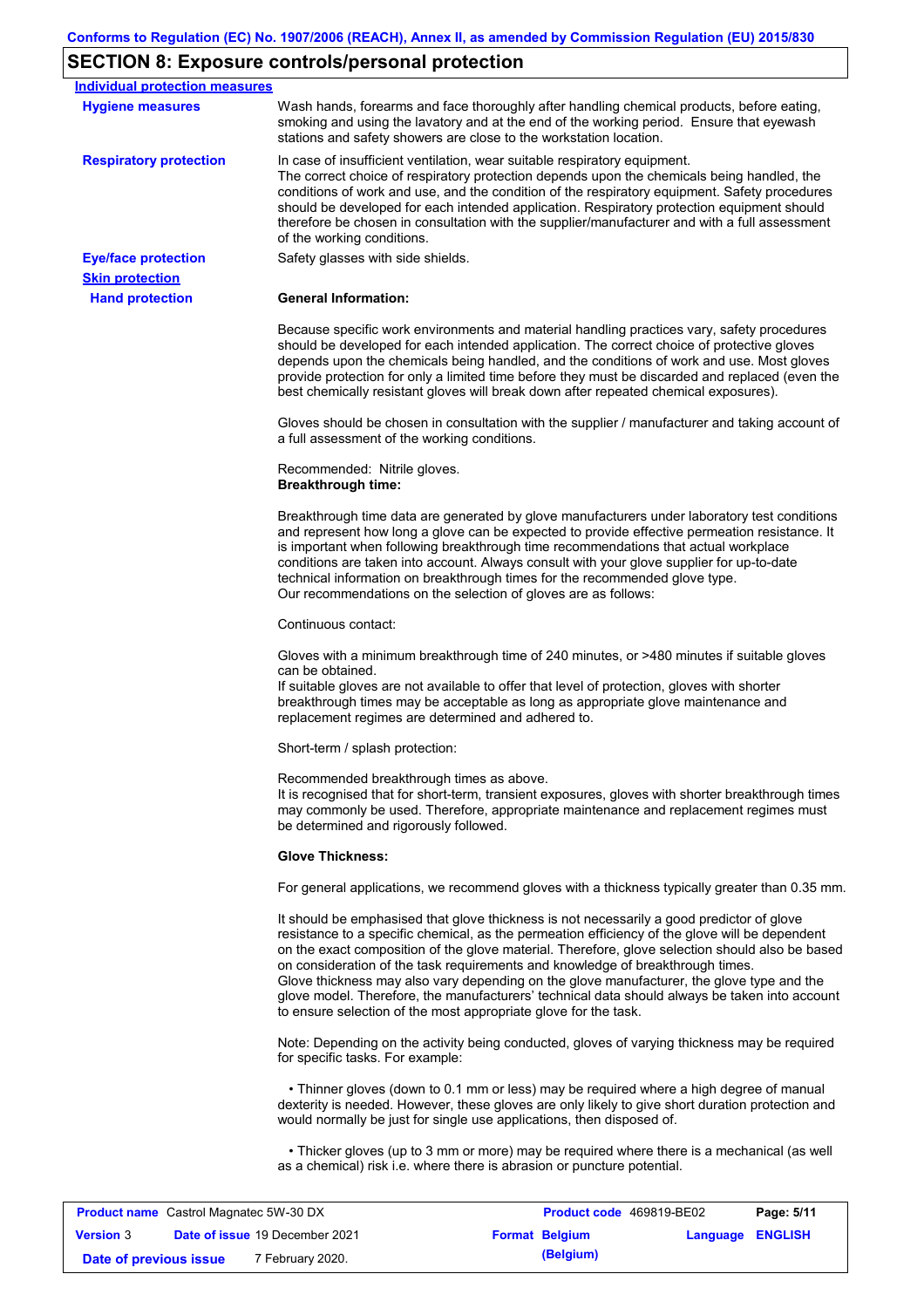# **SECTION 8: Exposure controls/personal protection**

| <b>Skin and body</b>                             | Use of protective clothing is good industrial practice.<br>Personal protective equipment for the body should be selected based on the task being<br>performed and the risks involved and should be approved by a specialist before handling this<br>product.<br>Cotton or polyester/cotton overalls will only provide protection against light superficial<br>contamination that will not soak through to the skin. Overalls should be laundered on a regular<br>basis. When the risk of skin exposure is high (e.g. when cleaning up spillages or if there is a<br>risk of splashing) then chemical resistant aprons and/or impervious chemical suits and boots<br>will be required. |
|--------------------------------------------------|---------------------------------------------------------------------------------------------------------------------------------------------------------------------------------------------------------------------------------------------------------------------------------------------------------------------------------------------------------------------------------------------------------------------------------------------------------------------------------------------------------------------------------------------------------------------------------------------------------------------------------------------------------------------------------------|
| <b>Refer to standards:</b>                       | Respiratory protection: EN 529<br>Gloves: EN 420, EN 374<br>Eye protection: EN 166<br>Filtering half-mask: EN 149<br>Filtering half-mask with valve: EN 405<br>Half-mask: EN 140 plus filter<br>Full-face mask: EN 136 plus filter<br>Particulate filters: EN 143<br>Gas/combined filters: EN 14387                                                                                                                                                                                                                                                                                                                                                                                   |
| <b>Environmental exposure</b><br><b>controls</b> | Emissions from ventilation or work process equipment should be checked to ensure they<br>comply with the requirements of environmental protection legislation. In some cases, fume<br>scrubbers, filters or engineering modifications to the process equipment will be necessary to<br>reduce emissions to acceptable levels.                                                                                                                                                                                                                                                                                                                                                         |

## **SECTION 9: Physical and chemical properties**

The conditions of measurement of all properties are at standard temperature and pressure unless otherwise indicated.

#### **9.1 Information on basic physical and chemical properties**

| <b>Appearance</b>                                      |                                                              |           |         |                         |          |     |                         |
|--------------------------------------------------------|--------------------------------------------------------------|-----------|---------|-------------------------|----------|-----|-------------------------|
| <b>Physical state</b>                                  | Liquid.                                                      |           |         |                         |          |     |                         |
| <b>Colour</b>                                          | Amber. [Light]                                               |           |         |                         |          |     |                         |
| <b>Odour</b>                                           | Not available.                                               |           |         |                         |          |     |                         |
| <b>Odour threshold</b>                                 | Not available.                                               |           |         |                         |          |     |                         |
| pH                                                     | Mot applicable.                                              |           |         |                         |          |     |                         |
| <b>Melting point/freezing point</b>                    | Not available.                                               |           |         |                         |          |     |                         |
| Initial boiling point and boiling<br>range             | Not available.                                               |           |         |                         |          |     |                         |
| <b>Pour point</b>                                      | $\overline{A}$ 5 °C                                          |           |         |                         |          |     |                         |
| <b>Flash point</b>                                     | Closed cup: 203°C (397.4°F) [Pensky-Martens]                 |           |         |                         |          |     |                         |
| <b>Evaporation rate</b>                                | Not available.                                               |           |         |                         |          |     |                         |
| <b>Flammability (solid, gas)</b>                       | Not available.                                               |           |         |                         |          |     |                         |
| <b>Upper/lower flammability or</b><br>explosive limits | Not available.                                               |           |         |                         |          |     |                         |
| <b>Vapour pressure</b>                                 | Not available.                                               |           |         |                         |          |     |                         |
|                                                        |                                                              |           |         | Vapour Pressure at 20°C |          |     | Vapour pressure at 50°C |
|                                                        | <b>Ingredient name</b>                                       | mm Hg kPa |         | <b>Method</b>           | mm<br>Hg | kPa | <b>Method</b>           |
|                                                        | Distillates (petroleum),<br>hydrotreated heavy<br>paraffinic | < 0.08    | < 0.011 | <b>ASTM D 5191</b>      |          |     |                         |

**Relative density Vapour density** Not available. Not available. **Not applicable. Partition coefficient: n-octanol/ water Density** <1000 kg/m<sup>3</sup> (<1 g/cm<sup>3</sup>) at 15°C **Solubility(ies)** insoluble in water. **Product name**

Distillates (petroleum), <0.08 hydrotreated heavy paraffinic

Distillates (petroleum), <0.08

solvent-dewaxed heavy paraffinic

| <b>Product name</b> Castrol Magnatec 5W-30 DX |  | <b>Product code</b> 469819-BE02       |  | Page: 6/11            |                         |  |
|-----------------------------------------------|--|---------------------------------------|--|-----------------------|-------------------------|--|
| <b>Version 3</b>                              |  | <b>Date of issue 19 December 2021</b> |  | <b>Format Belgium</b> | <b>Language ENGLISH</b> |  |
| Date of previous issue                        |  | 7 February 2020.                      |  | (Belgium)             |                         |  |

<0.08 <0.011 ASTM D 5191

<0.08 <0.011 ASTM D 5191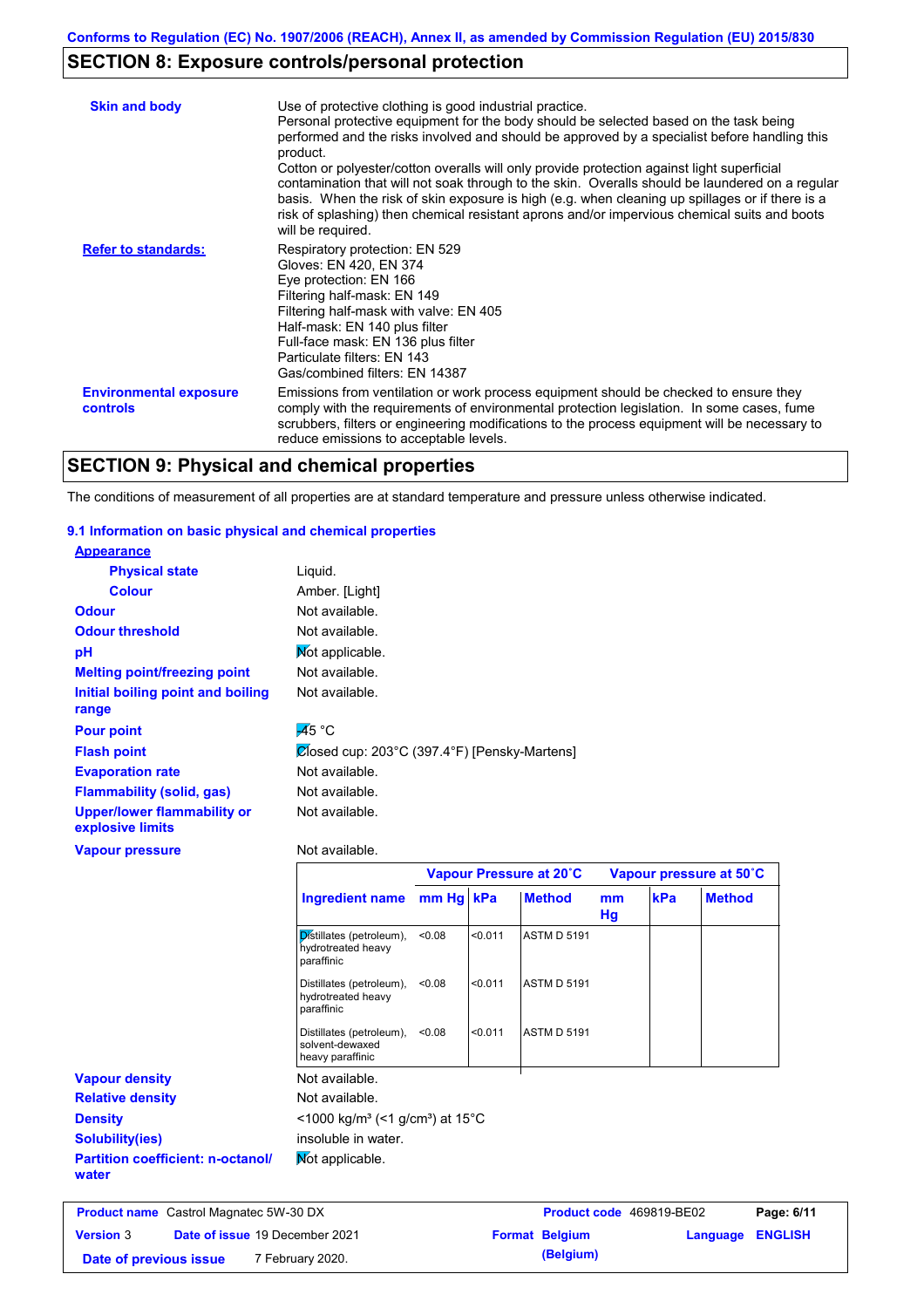# **SECTION 9: Physical and chemical properties**

| <b>Auto-ignition temperature</b> | Not available.                                                                                                                             |
|----------------------------------|--------------------------------------------------------------------------------------------------------------------------------------------|
| <b>Decomposition temperature</b> | Not available.                                                                                                                             |
| <b>Viscosity</b>                 | Kinematic: 63.9 mm <sup>2</sup> /s (63.9 cSt) at 40 $^{\circ}$ C<br>Kinematic: 11.2 to 11.7 mm <sup>2</sup> /s (11.2 to 11.7 cSt) at 100°C |
| <b>Explosive properties</b>      | Not available.                                                                                                                             |
| <b>Oxidising properties</b>      | Not available.                                                                                                                             |
| <b>Particle characteristics</b>  |                                                                                                                                            |
| <b>Median particle size</b>      | <b>Not applicable.</b>                                                                                                                     |

# **9.2 Other information**

No additional information.

|                                                   | <b>SECTION 10: Stability and reactivity</b>                                                                                                                             |  |  |  |
|---------------------------------------------------|-------------------------------------------------------------------------------------------------------------------------------------------------------------------------|--|--|--|
| <b>10.1 Reactivity</b>                            | No specific test data available for this product. Refer to Conditions to avoid and Incompatible<br>materials for additional information.                                |  |  |  |
| <b>10.2 Chemical stability</b>                    | The product is stable.                                                                                                                                                  |  |  |  |
| <b>10.3 Possibility of</b><br>hazardous reactions | Under normal conditions of storage and use, hazardous reactions will not occur.<br>Under normal conditions of storage and use, hazardous polymerisation will not occur. |  |  |  |
| <b>10.4 Conditions to avoid</b>                   | Avoid all possible sources of ignition (spark or flame).                                                                                                                |  |  |  |
| 10.5 Incompatible materials                       | Reactive or incompatible with the following materials: oxidising materials.                                                                                             |  |  |  |
| <b>10.6 Hazardous</b><br>decomposition products   | Under normal conditions of storage and use, hazardous decomposition products should not be<br>produced.                                                                 |  |  |  |

# **SECTION 11: Toxicological information**

| 11.1 Information on toxicological effects          |                                                                                                                   |
|----------------------------------------------------|-------------------------------------------------------------------------------------------------------------------|
| <b>Acute toxicity estimates</b>                    |                                                                                                                   |
| Not available.                                     |                                                                                                                   |
| <b>Information on likely</b><br>routes of exposure | Routes of entry anticipated: Dermal, Inhalation.                                                                  |
| <b>Potential acute health effects</b>              |                                                                                                                   |
| <b>Inhalation</b>                                  | Vapour inhalation under ambient conditions is not normally a problem due to low vapour<br>pressure.               |
| <b>Ingestion</b>                                   | No known significant effects or critical hazards.                                                                 |
| <b>Skin contact</b>                                | Defatting to the skin. May cause skin dryness and irritation.                                                     |
| <b>Eye contact</b>                                 | No known significant effects or critical hazards.                                                                 |
|                                                    | Symptoms related to the physical, chemical and toxicological characteristics                                      |
| <b>Inhalation</b>                                  | No specific data.                                                                                                 |
| <b>Ingestion</b>                                   | No specific data.                                                                                                 |
| <b>Skin contact</b>                                | Adverse symptoms may include the following:<br>irritation<br>dryness<br>cracking                                  |
| <b>Eye contact</b>                                 | No specific data.                                                                                                 |
|                                                    | Delayed and immediate effects as well as chronic effects from short and long-term exposure                        |
| <b>Inhalation</b>                                  | Overexposure to the inhalation of airborne droplets or aerosols may cause irritation of the<br>respiratory tract. |
| <b>Ingestion</b>                                   | Ingestion of large quantities may cause nausea and diarrhoea.                                                     |
| <b>Skin contact</b>                                | Prolonged or repeated contact can defat the skin and lead to irritation and/or dermatitis.                        |
| <b>Eye contact</b>                                 | Potential risk of transient stinging or redness if accidental eye contact occurs.                                 |
| <b>Potential chronic health effects</b>            |                                                                                                                   |
|                                                    |                                                                                                                   |

| <b>Product name</b> Castrol Magnatec 5W-30 DX |  | <b>Product code</b> 469819-BE02       |  | Page: 7/11            |                         |  |
|-----------------------------------------------|--|---------------------------------------|--|-----------------------|-------------------------|--|
| <b>Version 3</b>                              |  | <b>Date of issue 19 December 2021</b> |  | <b>Format Belgium</b> | <b>Language ENGLISH</b> |  |
| Date of previous issue                        |  | 7 February 2020.                      |  | (Belgium)             |                         |  |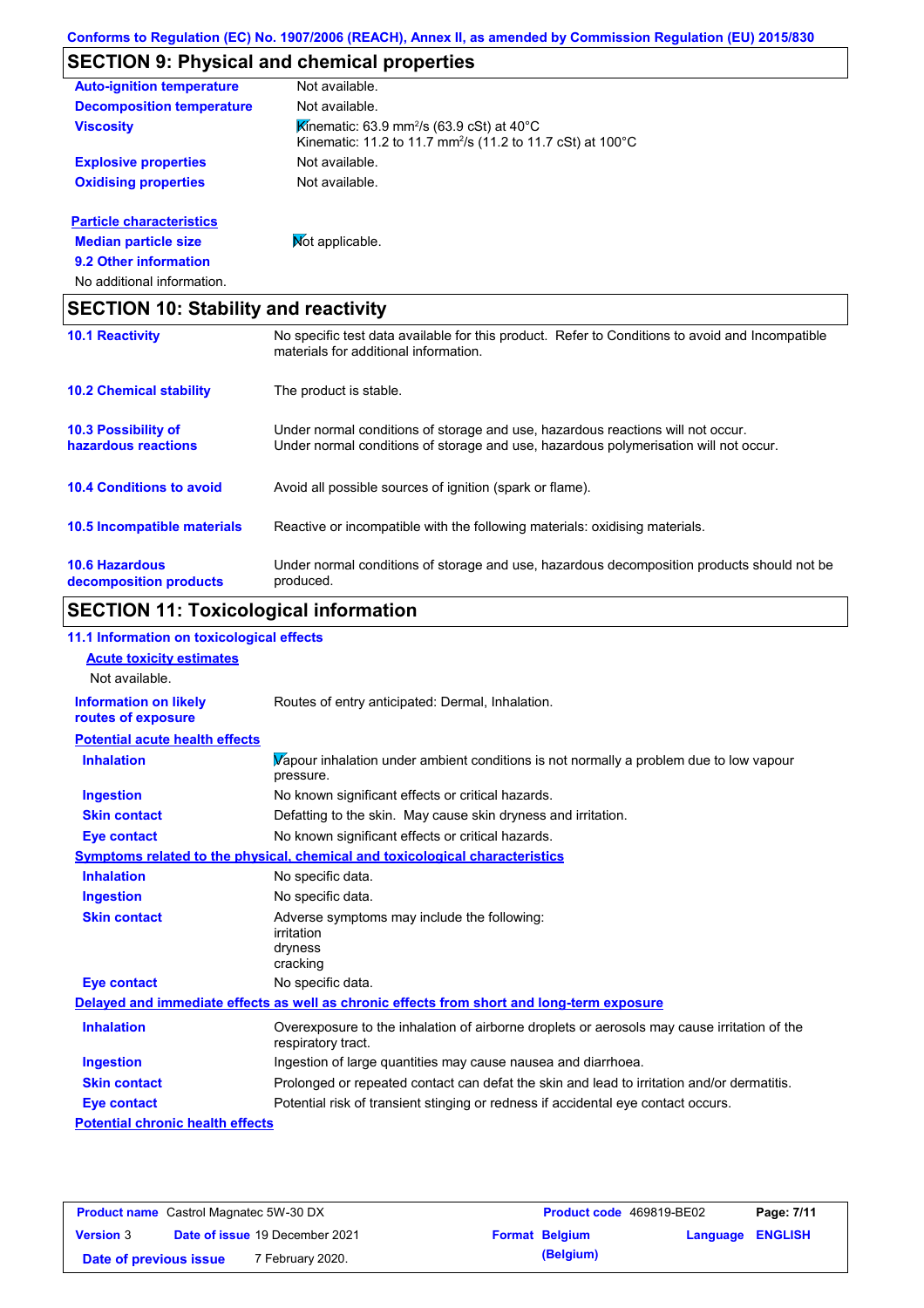### **SECTION 11: Toxicological information**

| <b>General</b>               | USED ENGINE OILS                                                                                                                                                                                                                                                                                                                                                                     |
|------------------------------|--------------------------------------------------------------------------------------------------------------------------------------------------------------------------------------------------------------------------------------------------------------------------------------------------------------------------------------------------------------------------------------|
|                              | Combustion products resulting from the operation of internal combustion engines contaminate<br>engine oils during use. Used engine oil may contain hazardous components which have the<br>potential to cause skin cancer. Frequent or prolonged contact with all types and makes of used<br>engine oil must therefore be avoided and a high standard of personal hygiene maintained. |
| <b>Carcinogenicity</b>       | No known significant effects or critical hazards.                                                                                                                                                                                                                                                                                                                                    |
| <b>Mutagenicity</b>          | No known significant effects or critical hazards.                                                                                                                                                                                                                                                                                                                                    |
| <b>Developmental effects</b> | No known significant effects or critical hazards.                                                                                                                                                                                                                                                                                                                                    |
| <b>Fertility effects</b>     | No known significant effects or critical hazards.                                                                                                                                                                                                                                                                                                                                    |

# **SECTION 12: Ecological information**

#### **12.1 Toxicity**

**Environmental hazards** Not classified as dangerous

#### **12.2 Persistence and degradability**

**Expected to be biodegradable.** 

#### **12.3 Bioaccumulative potential**

This product is not expected to bioaccumulate through food chains in the environment.

| <b>12.4 Mobility in soil</b>                            |                                                                      |
|---------------------------------------------------------|----------------------------------------------------------------------|
| <b>Soil/water partition</b><br><b>coefficient (Koc)</b> | Not available.                                                       |
| <b>Mobility</b>                                         | Spillages may penetrate the soil causing ground water contamination. |

#### **12.5 Results of PBT and vPvB assessment**

Product does not meet the criteria for PBT or vPvB according to Regulation (EC) No. 1907/2006, Annex XIII.

#### **12.6 Other adverse effects**

Spills may form a film on water surfaces causing physical damage to organisms. Oxygen transfer could also be impaired. **Other ecological information**

### **SECTION 13: Disposal considerations**

#### **13.1 Waste treatment methods**

#### Where possible, arrange for product to be recycled. Dispose of via an authorised person/ licensed waste disposal contractor in accordance with local regulations. **Methods of disposal Product**

### **Hazardous waste** Yes.

| European waste cataloque (EWC) |                                                                  |
|--------------------------------|------------------------------------------------------------------|
| Waste code                     | <b>Waste designation</b>                                         |
| l 13 02 05*                    | Imineral-based non-chlorinated engine, gear and lubricating oils |

However, deviation from the intended use and/or the presence of any potential contaminants may require an alternative waste disposal code to be assigned by the end user.

| <b>Packaging</b>           |                                                                                                                                                                                                                                         |
|----------------------------|-----------------------------------------------------------------------------------------------------------------------------------------------------------------------------------------------------------------------------------------|
| <b>Methods of disposal</b> | Where possible, arrange for product to be recycled. Dispose of via an authorised person/<br>licensed waste disposal contractor in accordance with local regulations.                                                                    |
| <b>Special precautions</b> | This material and its container must be disposed of in a safe way. Empty containers or liners<br>may retain some product residues. Avoid dispersal of spilt material and runoff and contact with<br>soil, waterways, drains and sewers. |
| <b>References</b>          | Commission 2014/955/EU<br>Directive 2008/98/EC                                                                                                                                                                                          |

### **SECTION 14: Transport information**

| <b>Product name</b> Castrol Magnatec 5W-30 DX |  |                                       | <b>Product code</b> 469819-BE02 |                       | Page: 8/11              |  |
|-----------------------------------------------|--|---------------------------------------|---------------------------------|-----------------------|-------------------------|--|
| <b>Version 3</b>                              |  | <b>Date of issue 19 December 2021</b> |                                 | <b>Format Belgium</b> | <b>Language ENGLISH</b> |  |
| Date of previous issue                        |  | <sup>7</sup> February 2020.           |                                 | (Belgium)             |                         |  |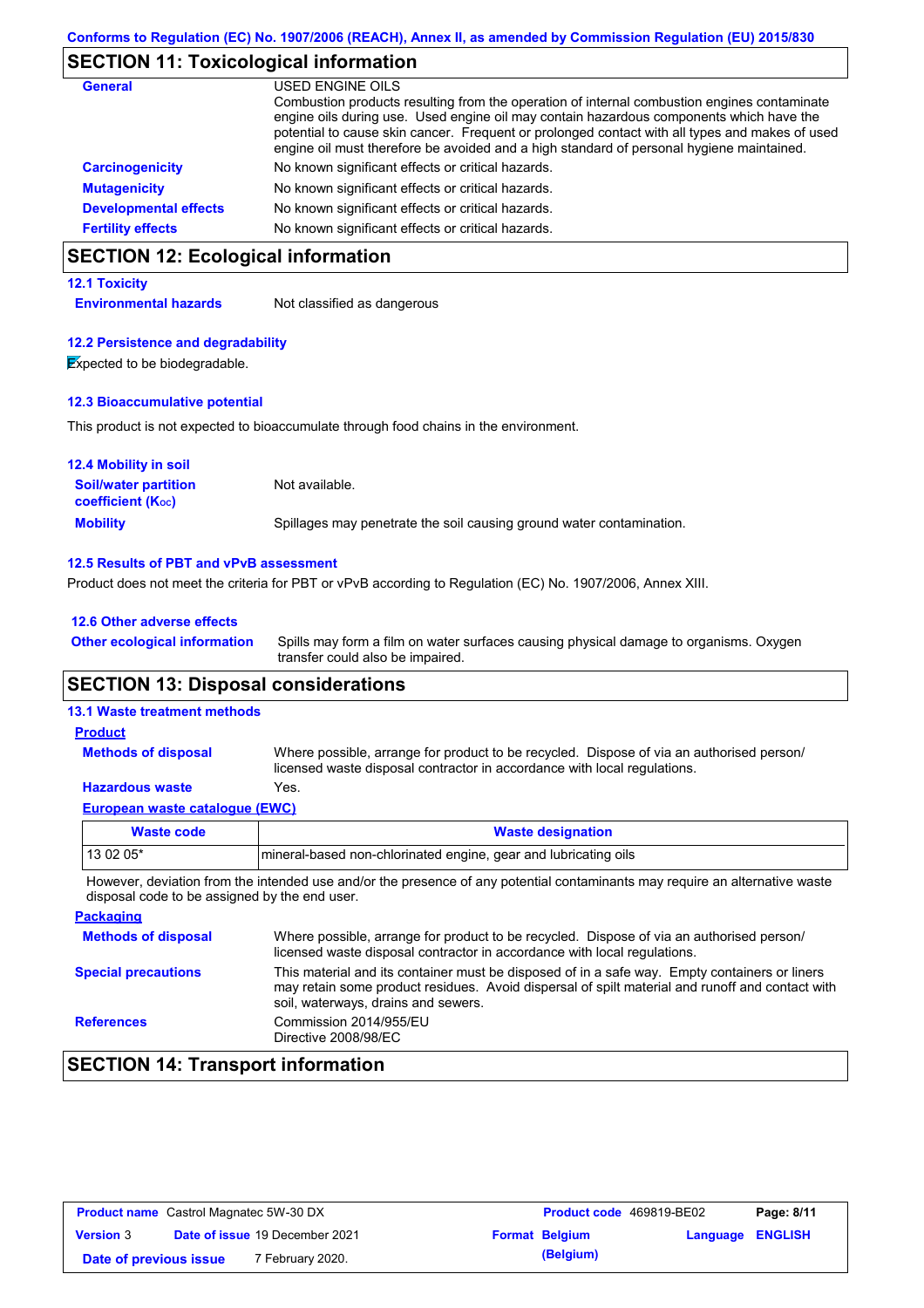### **SECTION 14: Transport information**

|                                           | <b>ADR/RID</b> | <b>ADN</b>     | <b>IMDG</b>    | <b>IATA</b>    |
|-------------------------------------------|----------------|----------------|----------------|----------------|
| 14.1 UN number                            | Not regulated. | Not regulated. | Not regulated. | Not regulated. |
| 14.2 UN proper<br>shipping name           |                |                | ۰              |                |
| <b>14.3 Transport</b><br>hazard class(es) |                |                | -              |                |
| 14.4 Packing<br>group                     |                |                |                |                |
| 14.5<br><b>Environmental</b><br>hazards   | No.            | No.            | No.            | No.            |
| <b>Additional</b><br><b>information</b>   |                |                | -              |                |

**14.6 Special precautions for user** Not available.

**14.7 Transport in bulk according to IMO instruments**

Not available.

### **SECTION 15: Regulatory information**

**15.1 Safety, health and environmental regulations/legislation specific for the substance or mixture EU Regulation (EC) No. 1907/2006 (REACH)**

**Annex XIV - List of substances subject to authorisation**

**Annex XIV**

None of the components are listed.

**Substances of very high concern**

None of the components are listed.

**EU Regulation (EC) No. 1907/2006 (REACH)** Not applicable.

**Annex XVII - Restrictions on the manufacture, placing on the market and use of certain dangerous substances, mixtures and articles**

**United States inventory** 

**Australia inventory (AIIC) Canada inventory China inventory (IECSC) Japan inventory (CSCL) Korea inventory (KECI) Philippines inventory** 

**Other regulations**

**(TSCA 8b)**

**(PICCS)**

**(TCSI)**

**Taiwan Chemical Substances Inventory** 

**REACH Status** The company, as identified in Section 1, sells this product in the EU in compliance with the current requirements of REACH.

All components are active or exempted.

**All components are listed or exempted.** All components are listed or exempted. **All components are listed or exempted.** All components are listed or exempted. All components are listed or exempted. All components are listed or exempted.

All components are listed or exempted.

**Ozone depleting substances (1005/2009/EU)** Not listed.

**Prior Informed Consent (PIC) (649/2012/EU)**

| <b>Product name</b> Castrol Magnatec 5W-30 DX |  | <b>Product code</b> 469819-BE02       |  | Page: 9/11            |                         |  |
|-----------------------------------------------|--|---------------------------------------|--|-----------------------|-------------------------|--|
| <b>Version 3</b>                              |  | <b>Date of issue 19 December 2021</b> |  | <b>Format Belgium</b> | <b>Language ENGLISH</b> |  |
| Date of previous issue                        |  | <sup>7</sup> February 2020.           |  | (Belgium)             |                         |  |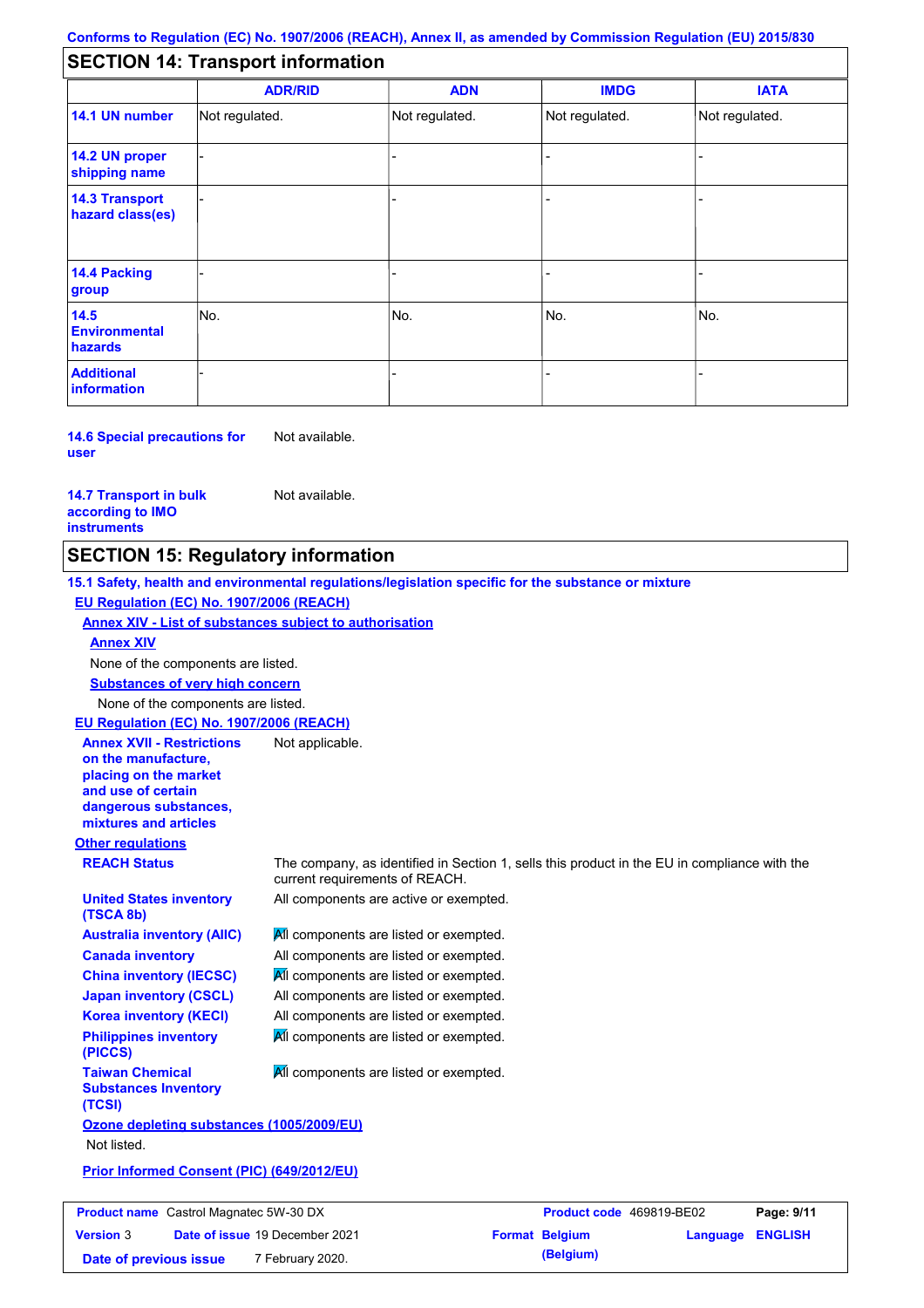# **SECTION 15: Regulatory information**

Not listed.

**Persistent Organic Pollutants** Not listed.

#### **EU - Water framework directive - Priority substances**

None of the components are listed.

#### **Seveso Directive**

This product is not controlled under the Seveso Directive.

| <b>15.2 Chemical safety</b> | A Chemical Safety Assessment has been carried out for one or more of the substances within  |
|-----------------------------|---------------------------------------------------------------------------------------------|
| assessment                  | this mixture. A Chemical Safety Assessment has not been carried out for the mixture itself. |

# **SECTION 16: Other information**

| <b>Abbreviations and acronyms</b> | ADN = European Provisions concerning the International Carriage of Dangerous Goods by                                                                      |
|-----------------------------------|------------------------------------------------------------------------------------------------------------------------------------------------------------|
|                                   | Inland Waterway<br>ADR = The European Agreement concerning the International Carriage of Dangerous Goods by                                                |
|                                   | Road                                                                                                                                                       |
|                                   | ATE = Acute Toxicity Estimate                                                                                                                              |
|                                   | BCF = Bioconcentration Factor                                                                                                                              |
|                                   | CAS = Chemical Abstracts Service                                                                                                                           |
|                                   | CLP = Classification, Labelling and Packaging Regulation [Regulation (EC) No. 1272/2008]                                                                   |
|                                   | CSA = Chemical Safety Assessment                                                                                                                           |
|                                   | CSR = Chemical Safety Report                                                                                                                               |
|                                   | DMEL = Derived Minimal Effect Level                                                                                                                        |
|                                   | DNEL = Derived No Effect Level                                                                                                                             |
|                                   | EINECS = European Inventory of Existing Commercial chemical Substances                                                                                     |
|                                   | ES = Exposure Scenario                                                                                                                                     |
|                                   | EUH statement = CLP-specific Hazard statement                                                                                                              |
|                                   | EWC = European Waste Catalogue                                                                                                                             |
|                                   | GHS = Globally Harmonized System of Classification and Labelling of Chemicals                                                                              |
|                                   | IATA = International Air Transport Association                                                                                                             |
|                                   | IBC = Intermediate Bulk Container                                                                                                                          |
|                                   | IMDG = International Maritime Dangerous Goods                                                                                                              |
|                                   | LogPow = logarithm of the octanol/water partition coefficient<br>MARPOL = International Convention for the Prevention of Pollution From Ships, 1973 as     |
|                                   | modified by the Protocol of 1978. ("Marpol" = marine pollution)                                                                                            |
|                                   | OECD = Organisation for Economic Co-operation and Development                                                                                              |
|                                   | PBT = Persistent, Bioaccumulative and Toxic                                                                                                                |
|                                   | <b>PNEC</b> = Predicted No Effect Concentration                                                                                                            |
|                                   | REACH = Registration, Evaluation, Authorisation and Restriction of Chemicals Regulation                                                                    |
|                                   | [Regulation (EC) No. 1907/2006]                                                                                                                            |
|                                   | RID = The Regulations concerning the International Carriage of Dangerous Goods by Rail                                                                     |
|                                   | RRN = REACH Registration Number                                                                                                                            |
|                                   | SADT = Self-Accelerating Decomposition Temperature                                                                                                         |
|                                   | SVHC = Substances of Very High Concern                                                                                                                     |
|                                   | STOT-RE = Specific Target Organ Toxicity - Repeated Exposure                                                                                               |
|                                   | STOT-SE = Specific Target Organ Toxicity - Single Exposure                                                                                                 |
|                                   | $TWA = Time$ weighted average                                                                                                                              |
|                                   | $UN = United Nations$                                                                                                                                      |
|                                   | UVCB = Complex hydrocarbon substance                                                                                                                       |
|                                   | VOC = Volatile Organic Compound                                                                                                                            |
|                                   | vPvB = Very Persistent and Very Bioaccumulative                                                                                                            |
|                                   | Varies = may contain one or more of the following 64741-88-4 / RRN 01-2119488706-23,                                                                       |
|                                   | 64741-89-5 / RRN 01-2119487067-30, 64741-95-3 / RRN 01-2119487081-40, 64741-96-4/ RRN                                                                      |
|                                   | 01-2119483621-38, 64742-01-4 / RRN 01-2119488707-21, 64742-44-5 / RRN                                                                                      |
|                                   | 01-2119985177-24, 64742-45-6, 64742-52-5 / RRN 01-2119467170-45, 64742-53-6 / RRN<br>01-2119480375-34, 64742-54-7 / RRN 01-2119484627-25, 64742-55-8 / RRN |
|                                   | 01-2119487077-29, 64742-56-9 / RRN 01-2119480132-48, 64742-57-0 / RRN                                                                                      |
|                                   | .01-2119489287-22, 64742-58-1, 64742-62-7 / RRN 01-2119480472-38, 64742-63-8                                                                               |
|                                   | 64742-65-0 / RRN 01-2119471299-27, 64742-70-7 / RRN 01-2119487080-42, 72623-85-9 /                                                                         |
|                                   | RRN 01-2119555262-43, 72623-86-0 / RRN 01-2119474878-16, 72623-87-1 / RRN                                                                                  |
|                                   | 01-2119474889-13                                                                                                                                           |

#### **Procedure used to derive the classification according to Regulation (EC) No. 1272/2008 [CLP/GHS]**

| <b>Classification</b>                      |                                               | <b>Justification</b>     |          |                |  |
|--------------------------------------------|-----------------------------------------------|--------------------------|----------|----------------|--|
| Not classified.                            |                                               |                          |          |                |  |
|                                            | <b>Product name</b> Castrol Magnatec 5W-30 DX | Product code 469819-BE02 |          | Page: 10/11    |  |
| <b>Version 3</b>                           | Date of issue 19 December 2021                | <b>Format Belgium</b>    | Language | <b>ENGLISH</b> |  |
| 7 February 2020.<br>Date of previous issue |                                               | (Belgium)                |          |                |  |